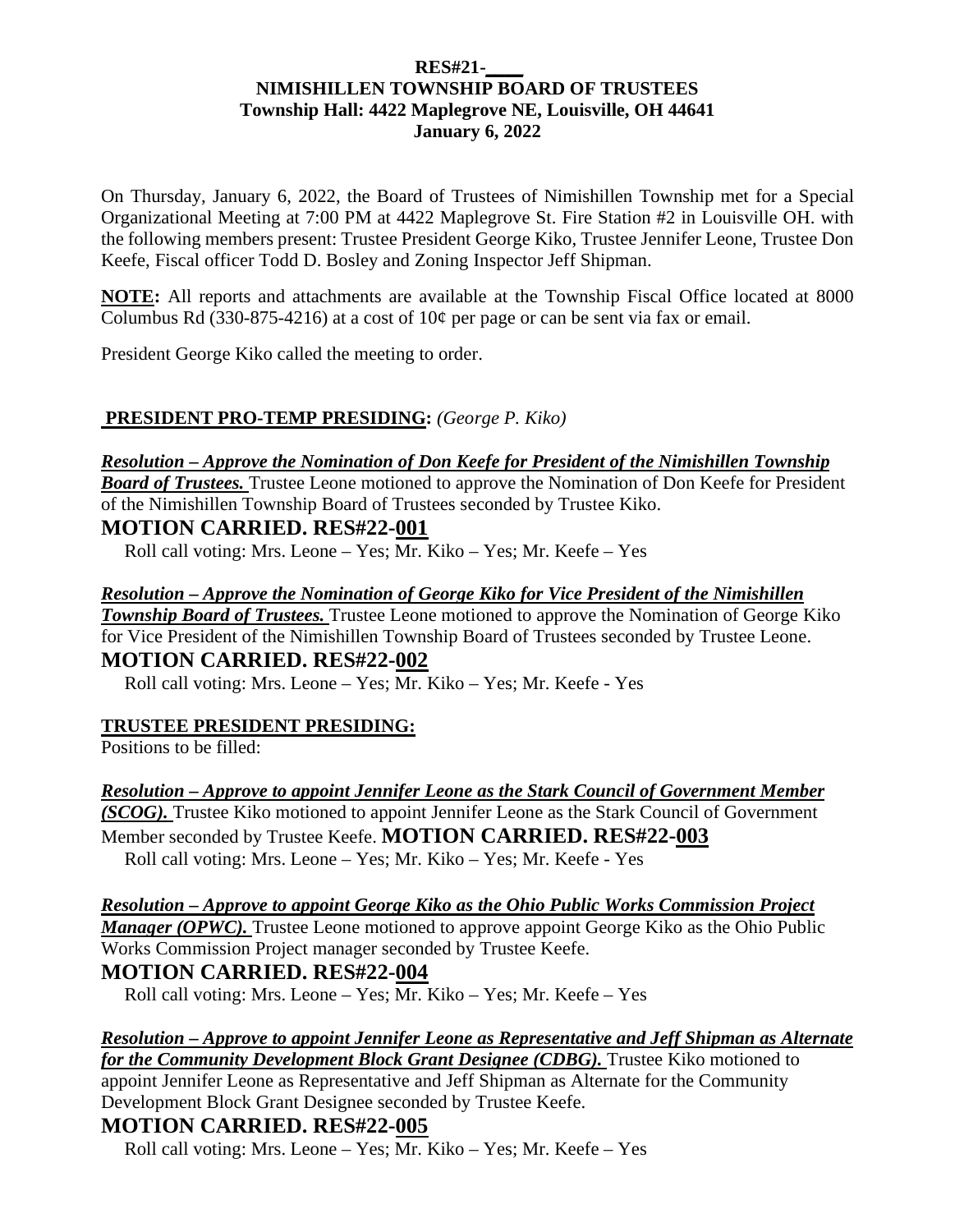# *Resolution – Approve to appoint Don Keefe and Jeff Shipman as Representatives and George*

*Kiko as Alternate to the Regional Planning Commission (RPC)*. Trustee Leone motioned to appoint Don Keefe and Jeff Shipman as Representatives and George Kiko as Alternate to the Regional Planning Commission seconded by Trustee Kiko.

# **MOTION CARRIED. RES#22-006**

Roll call voting: Mrs. Leone – Yes; Mr. Kiko – Yes; Mr. Keefe – Yes

*Resolution – Approve to appoint George Kiko and Jennifer Leone as Representatives to the Tax Incentive Review Council.* Trustee Keefe motioned to appoint George Kiko and Jennifer Leone as Representatives to the Tax Incentive Review Council seconded by Trustee Kiko.

# **MOTION CARRIED. RES#22-007**

Roll call voting: Mr. Kiko – Yes; Mr. Keefe – Yes; Mrs. Leone – Yes

# *Resolution – Approve to pay for Elected Officials, Employees and Zoning Board to attend the*

*annual Regional Planning dinner in March.* Trustee Kiko motioned to approve to pay for Elected Officials, Employees and Zoning board to attend the annual Regional Planning dinner in March seconded by Trustee Keefe. **MOTION CARRIED. RES#22-008**  Roll call voting: Mr. Keefe – Yes; Mrs. Leone – Yes; Mr. Kiko – Yes

*Resolution – Approve to set date and time for Board of Trustees meetings for the 2nd & 4th* **Thursday of each month at 7PM.** Trustee Kiko motioned to set date and time for Board of Trustees meetings for the  $2<sup>nd</sup>$  & 4<sup>th</sup> Thursday of each month at 7PM seconded by Trustee Keefe. **MOTION CARRIED. RES#22-009** 

Roll call voting: Mr. Kiko – Yes; Mr. Keefe – Yes; Mrs. Leone – Yes

# **Executive Session: Personnel Matters**

*Resolution – Enter into executive session at 5:12 PM from this special meeting as authorized under O.R.C. 121.22 (G) (1) Personnel Matters to consider appointment, employment, dismissal,*  discipline, promotion, demotion or compensation of a public employee. Trustee Kiko motioned to enter executive session at 5:15 PM from this special meeting to consider appointment, employment, dismissal, discipline, promotion, demotion or compensation of a public employee seconded by Trustee Keefe. **MOTION CARRIED. RES#22-010** 

Roll call voting: Mr. Kiko – Yes; Mr. Keefe – Yes; Mrs. Leone – Yes

*Resolution – Return from executive session at 5:47 PM and resume the regular meeting. Trustee* Kiko motioned to return from executive session at 5:47 PM and resume the regular meeting seconded by Trustee Keefe. **MOTION CARRIED. RES#22-011**  Roll call voting: Mrs. Leone – Yes; Mr. Kiko – Yes; Mr. Keefe – Yes

*Resolution – Accept the resignation of Jim Morris from the BZA Board.* **Trustee Kiko motioned** to accept the resignation of Jim Morris from the BZA Board seconded by Trustee Leone. **MOTION CARRIED. RES#22-012** 

Roll call voting: Mr. Kiko – Yes; Mrs. Leone – Yes; Mr. Keefe – Yes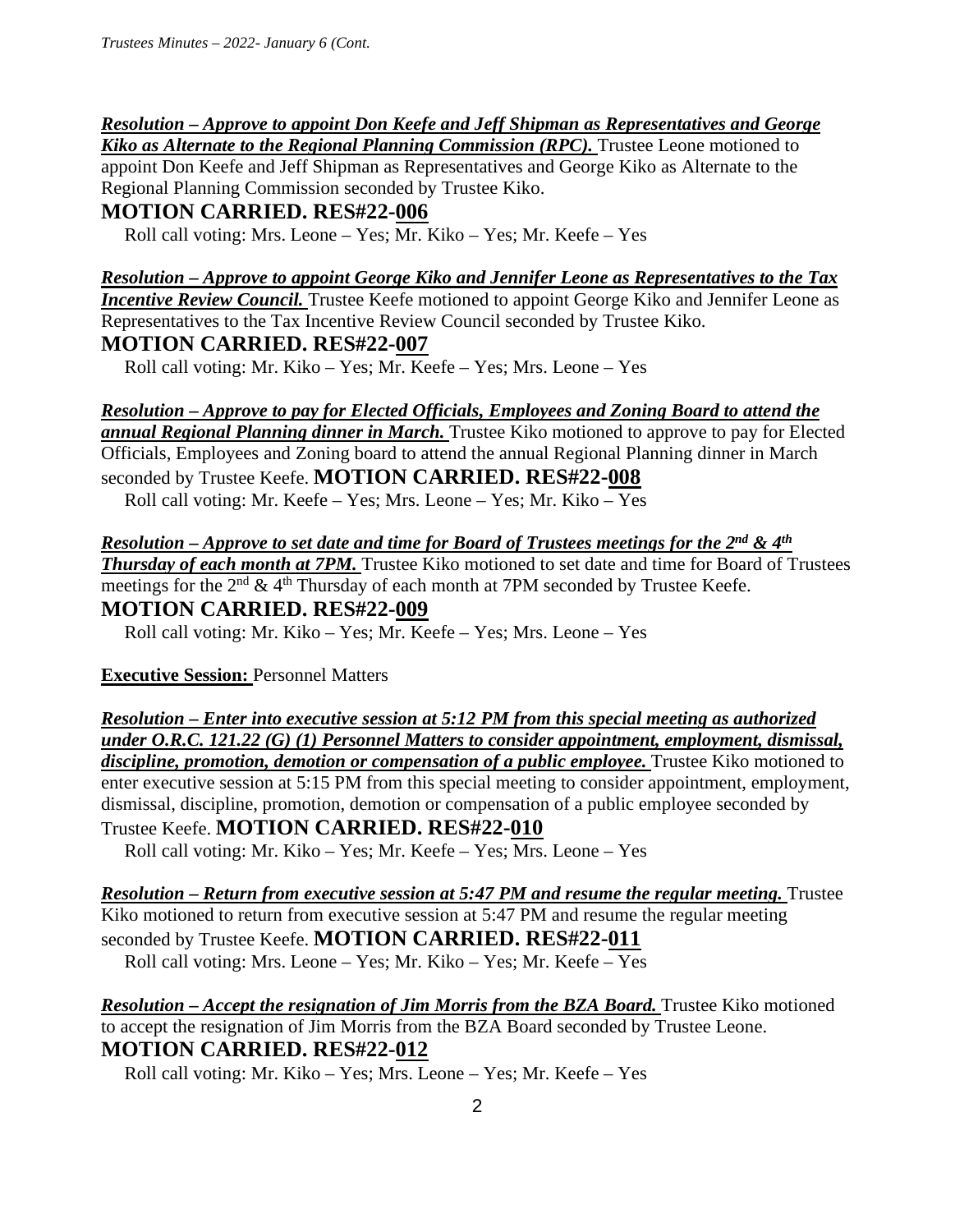*Resolution – Appoint Randy Donaldson and Kyle Fausnight to 5 year terms on the Zoning* 

**Board.** Trustee Kiko motioned to appoint Randy Donaldson and Kyle Fausnight to 5 year terms on the Zoning Board seconded by Trustee Leone. **MOTION CARRIED. RES#22-013**  Roll call voting: Mrs. Leone – Yes; Mr..Kiko – Yes; Mr. Keefe - Yes

*Resolution – Approve to set salary and hourly wages by title same as 2021. Trustee Kiko motioned* to approve to set salary and hourly wages by title same as 2021 seconded by Trustee Keefe. **MOTION CARRIED. RES#22-014** 

Roll call voting: Mr. Kiko – Yes; Mrs. Leone – Yes; Mr. Keefe – Yes

*Resolution – Approve to cancel the November 24, 2022 meeting due to Thanksgiving and the*  **December 22, 2022 meeting due to Christmas.** Trustee Kiko motioned to cancel the November 24, 2022 meeting due to Thanksgiving and the December 22, 2022 meeting due to Christmas seconded by Trustee Leone. **MOTION CARRIED. RES#22-015** 

Roll call voting: Mr. Kiko – Yes; Mrs. Leone – Yes; Mr. Keefe – Yes

*Resolution – Approve to close the compost area as of January 8, 2022.* Trustee Leone motioned to approve to close the compost area as of January 8, 2022 seconded by Trustee Kiko. **MOTION CARRIED. RES#22-016**

Roll call voting: Mrs. Leone – yes; Mr. Kiko – Yes; Mr. Keefe – Yes

Zoning – Approve setting dates for mowing of yards for the residents of township. – No Action

Zoning/Admin – Approve to open account with USPS / Piney Bowes – Tabled

Zoning/Admin – Approve to open a petty cash account – No Action

*Resolution – Approve the cost of mileage at 58.5cents per mile for Zoning & Administration use of personal vehicles per O.R.C.* Trustee Kiko motioned to approve the cost of mileage at 58.5 cents per mile for Zoning & Administration use of personal vehicles per O.R.C. seconded by Trustee Leone. **MOTION CARRIED. RES#22-017** 

Roll call voting: Mrs. Leone – Yes; Mr. Kiko – Yes; Mr. Keefe - Yes

*Resolution – Approve to Amend Temporary Appropriations, an increase in General Fund of*  \$135,000.00 to 1000-760-700 for the purchase of the new Loader. Trustee Kiko motioned to approve to Amend Temporary Appropriations, an increase in General Fund of \$135,000.00 to 1000- 760-700 seconded by Trustee Keefe. **MOTION CARRIED. RES#22-018**  Roll call voting: Mr. Kiko – Yes; Mrs. Leone – Yes; Mr. Keefe – Yes

*Resolution – Approve the creation of an online request form to speak at BOT meetings to be listed on website*. Trustee Leone motioned to approve the creation of an online request form to speak at BOT meetings to be listed on website seconded by Trustee Kiko. **MOTION CARRIED. RES#22-019**

Roll call voting: Mrs. Leone – Yes; Mr. Kiko – Yes; Mr. Keefe – Yes